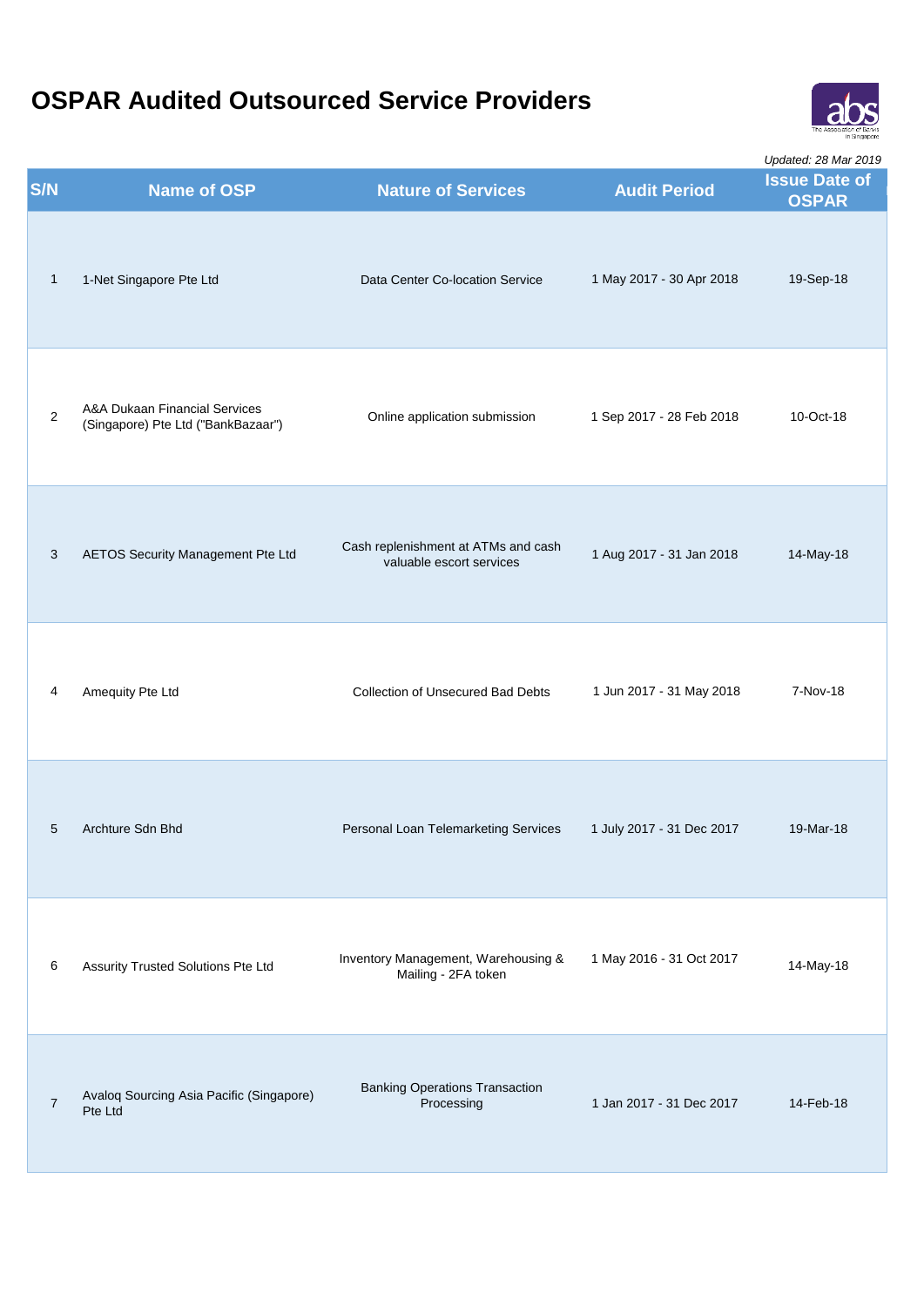

|            |                                        |                                        |                          | Updated: 28 Mar 2019                 |
|------------|----------------------------------------|----------------------------------------|--------------------------|--------------------------------------|
| <b>S/N</b> | <b>Name of OSP</b>                     | <b>Nature of Services</b>              | <b>Audit Period</b>      | <b>Issue Date of</b><br><b>OSPAR</b> |
| 8          | AXS Pte Ltd                            | <b>Payment Services</b>                | 1 Apr 2017 - 31 Mar 2018 | 30-Apr-18                            |
| 9          | <b>BCS Information Systems Pte Ltd</b> | Lock Box Processing & Outward Clearing | 1 Jun 2017 - 31 May 2018 | 11-Jan-19                            |
| 10         | Boardroom Business Solutions Pte Ltd   | Payroll Processing                     | 1 Jan 2018 - 30 Jun 2018 | 31-Aug-18                            |
| 11         | <b>Bottomline Technologies</b>         | <b>Application Hosting</b>             | 1 Jul 2018 - 31 Dec 2018 | 1-Feb-19                             |
| 12         | Brink's Singapore Pte Ltd              | Cash Management Services               | 1 Dec 2017 - 31 Dec 2018 | 4-Jan-19                             |
| 13         | BT Singapore Pte Ltd (Assure)          | <b>Connectivity Services</b>           | 1 Dec 2017 - 30 Nov 2018 | End Feb 2019                         |
| 14         | BT Singapore Pte Ltd (Compute)         | <b>Cloud Services</b>                  | 1 Dec 2017 - 30 Nov 2018 | End Feb 2019                         |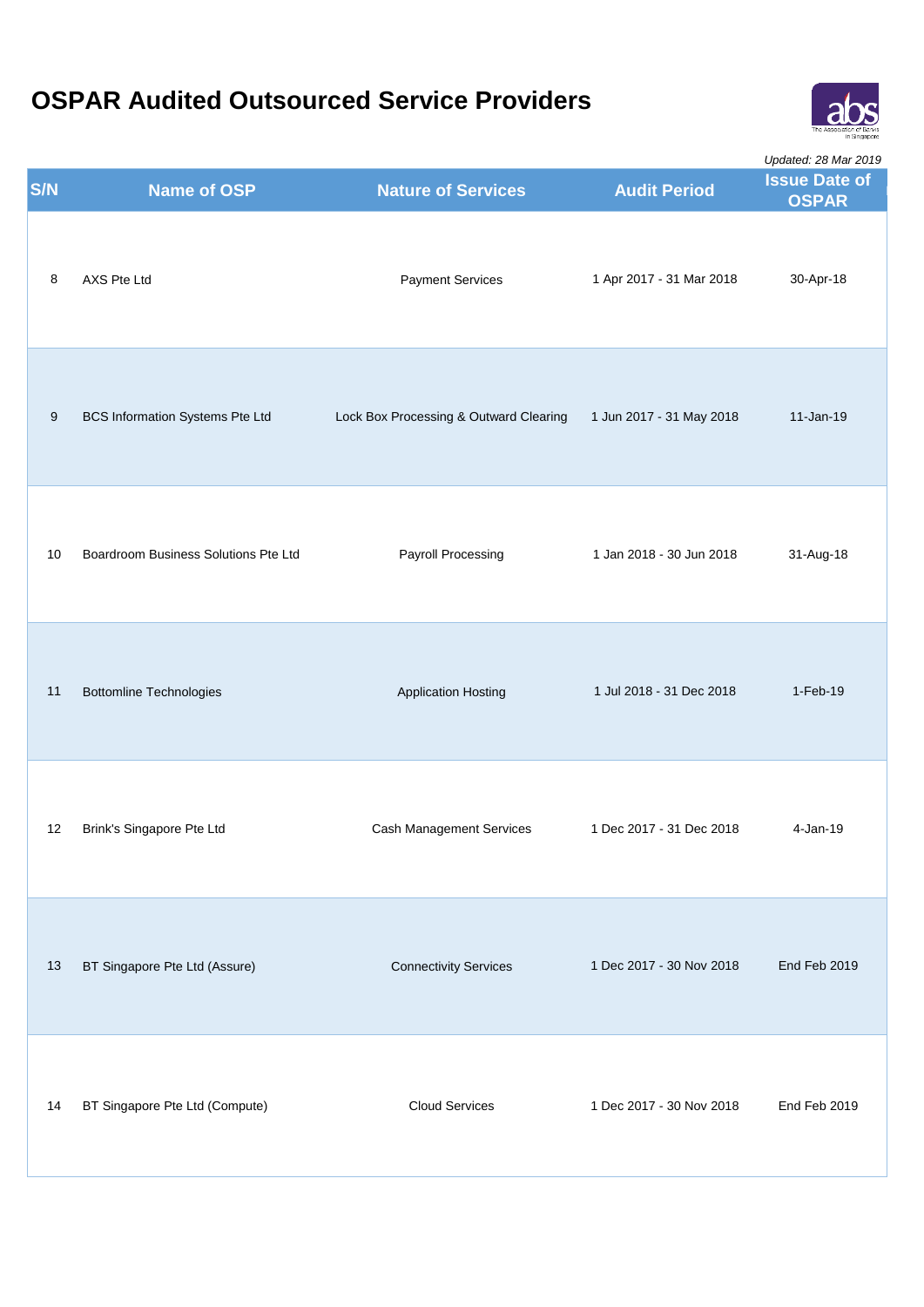

|            |                                                        |                                                                                                                            |                           | Updated: 28 Mar 2019                 |
|------------|--------------------------------------------------------|----------------------------------------------------------------------------------------------------------------------------|---------------------------|--------------------------------------|
| <b>S/N</b> | <b>Name of OSP</b>                                     | <b>Nature of Services</b>                                                                                                  | <b>Audit Period</b>       | <b>Issue Date of</b><br><b>OSPAR</b> |
| 15         | BT Singapore Pte Ltd (Connect)                         | <b>Connectivity Services</b>                                                                                               | 1 Dec 2017 - 30 Nov 2018  | End Feb 2019                         |
| 16         | BT Singapore Pte Ltd (Radianz)                         | <b>Connectivity Services</b>                                                                                               | 1 Dec 2017 - 30 Nov 2018  | End Feb 2019                         |
| 17         | C&P Infobank Pte Ltd                                   | Records Storage Services                                                                                                   | 1 May 2018 to 31 Oct 2018 | 20-Feb-19                            |
| 18         | <b>CCRManager Pte Ltd</b>                              | <b>Digital Trade Finance Services</b>                                                                                      | 1 Nov 2017 - 30 Apr 2018  | 2-Aug-18                             |
| 19         | Certis Cisco Secure Logistics Pte Ltd                  | Cash replenishment at ATMs, cash and<br>valuable collection & delivery, cash<br>processing and same day crediting services | 1 Dec 2017 - 30 Nov 2018  | 7-Dec-18                             |
| 20         | Cognizant Technology Solutions Asia<br>Pacific Pte Ltd | Application Support (Run-the-Bank)                                                                                         | 1 Apr 2018 - 30 Sep 2018  | 14-Dec-18                            |
| 21         | Collectius CMS (S) Pte Ltd                             | <b>Credit Management Services</b>                                                                                          | 1 Jul 2017 - 30 Jun 2018  | 19-Oct-18                            |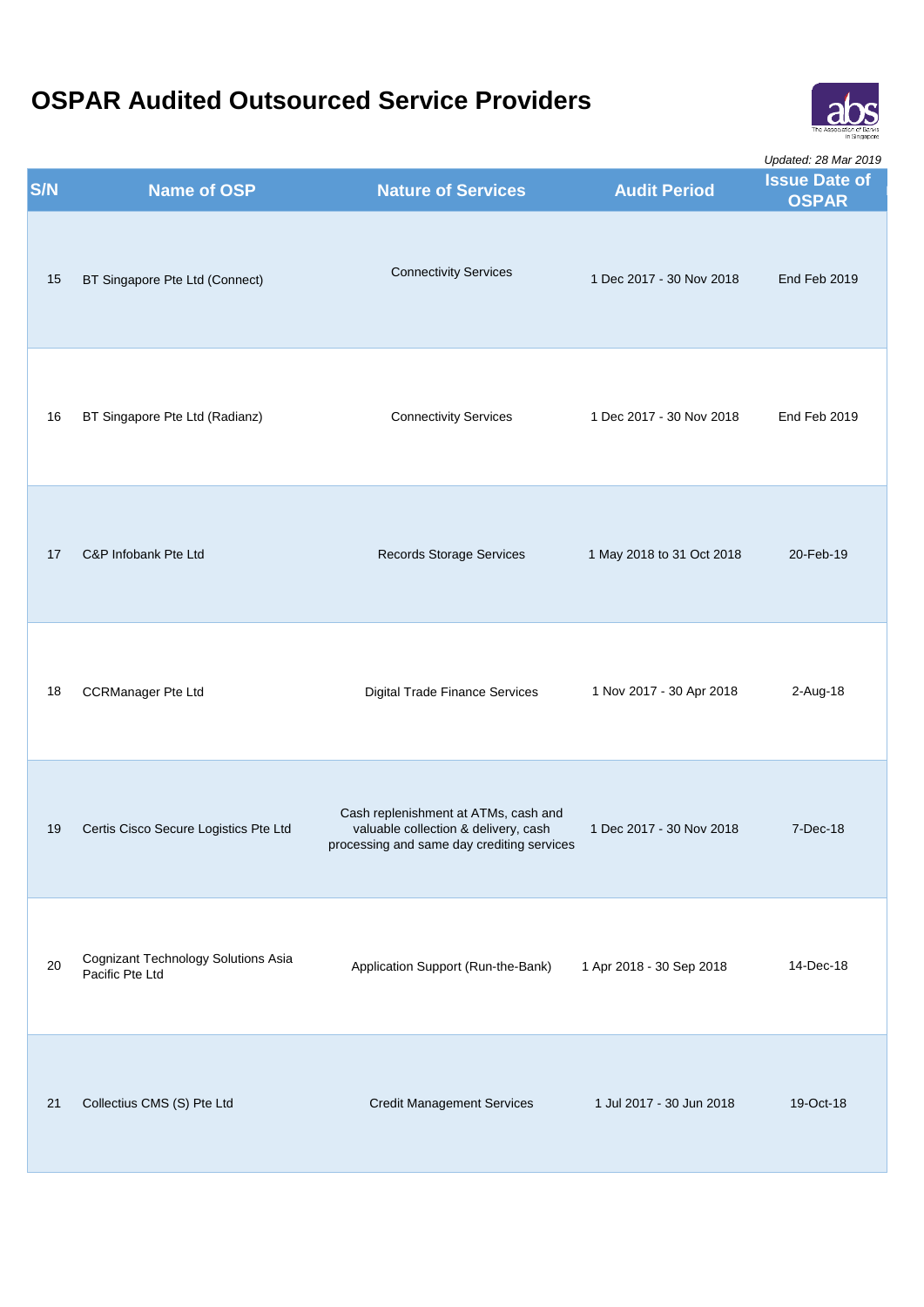

|     |                                                                           |                                                                                                                    |                          | Updated: 28 Mar 2019                 |
|-----|---------------------------------------------------------------------------|--------------------------------------------------------------------------------------------------------------------|--------------------------|--------------------------------------|
| S/N | <b>Name of OSP</b>                                                        | <b>Nature of Services</b>                                                                                          | <b>Audit Period</b>      | <b>Issue Date of</b><br><b>OSPAR</b> |
| 22  | Crown Worldwide Pte Ltd                                                   | Storage & Records Management                                                                                       | 1 Dec 2017 - 30 Nov 2018 | 31-Dec-18                            |
| 23  | Cyxtera Singapore Pte Ltd                                                 | <b>Application Hosting</b><br>Data Center Support - Power, Cooling,<br>Infrastructure<br>Disaster Recovery Support | 1 Jan 2018 - 31 Dec 2018 | 31-Jan-19                            |
| 24  | DataPost Pte Ltd                                                          | <b>Printing Services</b>                                                                                           | 1 Dec 2017 - 30 Sep 2018 | 23-Nov-18                            |
| 25  | Digital Realty Jurong East Pte. Ltd                                       | Data Center Support - Power, Cooling,<br>Infrastructure                                                            | 1 Nov 2017 - 31 Oct 2018 | 14-Dec-18                            |
| 26  | Digital Singapore 1 Pte Ltd                                               | Data Center Support - Power, Cooling,<br>Infrastructure                                                            | 1 Apr 2017 - 31 Mar 2018 | 11-Jun-18                            |
| 27  | Dimension Data (Singapore) Pte Ltd                                        | <b>Cloud Services</b>                                                                                              | 1 May 2017 - 31 Oct 2017 | 30-Apr-18                            |
| 28  | Dimension Data (Singapore) Pte Ltd<br>(Managed Services for Data Centres) | Data Center Support - Power, Cooling,<br>Infrastructure                                                            | 1 May 2017 - 31 Oct 2017 | $3$ -Jan-18                          |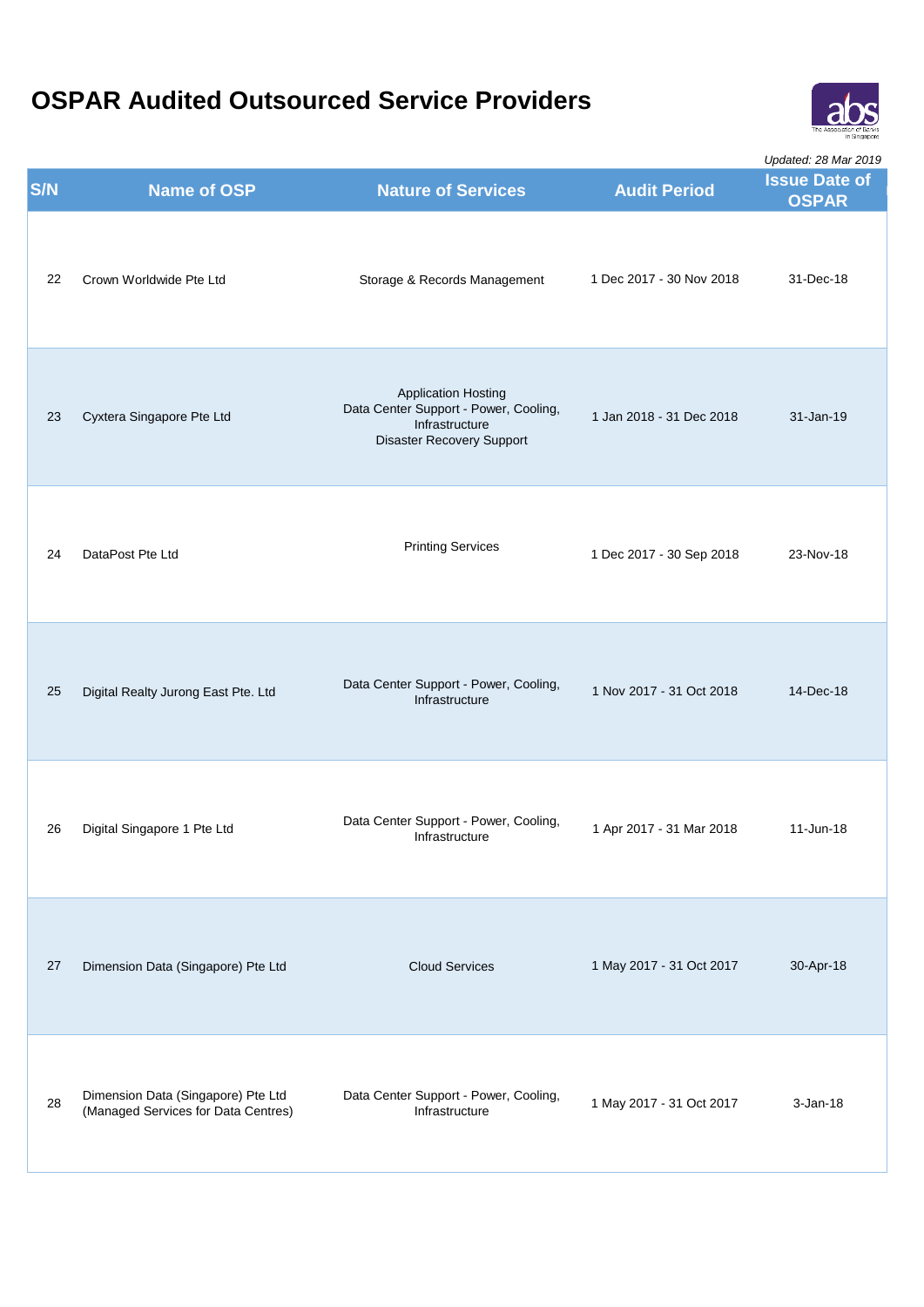

| <b>S/N</b> | <b>Name of OSP</b>                                                                  | <b>Nature of Services</b>                                                                                               | <b>Audit Period</b>      | <i>Updated: 28 Mar 2019</i><br><b>Issue Date of</b><br><b>OSPAR</b> |
|------------|-------------------------------------------------------------------------------------|-------------------------------------------------------------------------------------------------------------------------|--------------------------|---------------------------------------------------------------------|
| 29         | Dimension Data (Singapore) Pte Ltd<br>(Managed Services for Enterprise<br>Networks) | <b>Connectivity Services</b>                                                                                            | 1 May 2017 - 31 Oct 2017 | $3 - Jan - 18$                                                      |
| 30         | DP Information Network Pte Ltd                                                      | <b>Credit Collection Services</b>                                                                                       | 1 Jun 2017 - 31 May 2018 | 15-Nov-18                                                           |
| 31         | DXC Technology                                                                      | <b>Application Hosting</b><br><b>Business Continuity</b><br><b>Disaster Recovery Support</b><br>Infrastructure services | 1 Dec 2017 - 30 Nov 2018 | 23-Dec-18                                                           |
| 32         | eFusion Solutions Pte Ltd                                                           | Personal Loan and Credit Card<br><b>Telemarketing Services</b>                                                          | 1 Jul 2017 - 31 Dec 2017 | 28-Feb-18                                                           |
| 33         | Equinix Singapore Pte Ltd (SG1)                                                     | Data Center Support - Power, Cooling,<br>Infrastructure                                                                 | 1 Dec 2017 - 30 Nov 2018 | $9 - Jan - 19$                                                      |
| 34         | Equinix Singapore Pte Ltd (SG2)                                                     | Data Center Support - Power, Cooling,<br>Infrastructure                                                                 | 1 Dec 2017 - 30 Nov 2018 | $9 - Jan - 19$                                                      |
| 35         | Equinix Singapore Pte Ltd (SG3)                                                     | Data Center Support - Power, Cooling,<br>Infrastructure                                                                 | 1 Dec 2017 - 30 Nov 2018 | $9 - Jan - 19$                                                      |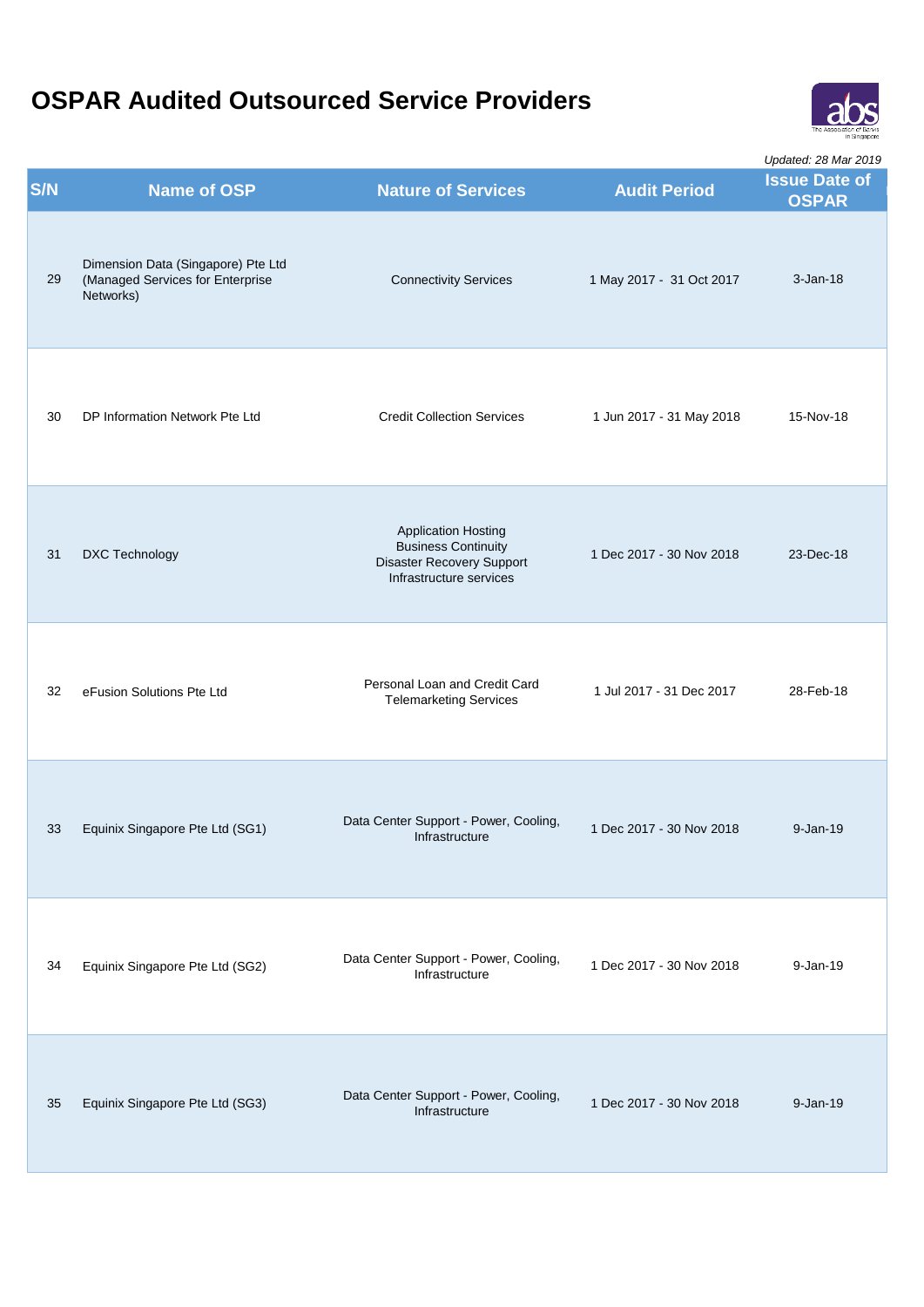

|     |                                                                  |                                                                          |                          | Updated: 28 Mar 2019                 |
|-----|------------------------------------------------------------------|--------------------------------------------------------------------------|--------------------------|--------------------------------------|
| S/N | <b>Name of OSP</b>                                               | <b>Nature of Services</b>                                                | <b>Audit Period</b>      | <b>Issue Date of</b><br><b>OSPAR</b> |
| 36  | Excelity Singapore Pte Ltd                                       | Payroll & Staff Benefits Administration<br>Services                      | 1 Jan 2017 - 31 Oct 2017 | 24-Apr-18                            |
| 37  | First Data (Singapore) Pte Ltd                                   | Application Support, Maintenance &<br>Management<br>Software Development | 1 Dec 2017 - 31 Oct 2018 | 30-Dec-18                            |
| 38  | <b>FIS Derivatives Utility Services</b><br>(Singapore) Pte. Ltd. | Derivatives Utility Operations and<br><b>Technology Services</b>         | 1 Jan 2018 - 31 Dec 2018 | 29-Mar-19                            |
| 39  | FNZ (Singapore) Pte. Ltd.                                        | Financial and Wealth Management Services 01 Feb 2019 to 31 Jul 2019      |                          | 15-Nov-19                            |
| 40  | Fuji Xerox Singapore Pte Ltd                                     | <b>Outbound Print Service</b>                                            | 1 May 2018 - 31 Oct 2018 | 26-Nov-18                            |
| 41  | Gemalto Pte Ltd                                                  | <b>Card Personalisation Services</b>                                     | 1 Oct 2016 - 30 Sep 2017 | 23-Feb-18                            |
| 42  | Genesis Networks Pte Ltd                                         | <b>Disaster Recovery Services</b>                                        | 1 Jan 2017 - 31 Dec 2017 | 6-Apr-18                             |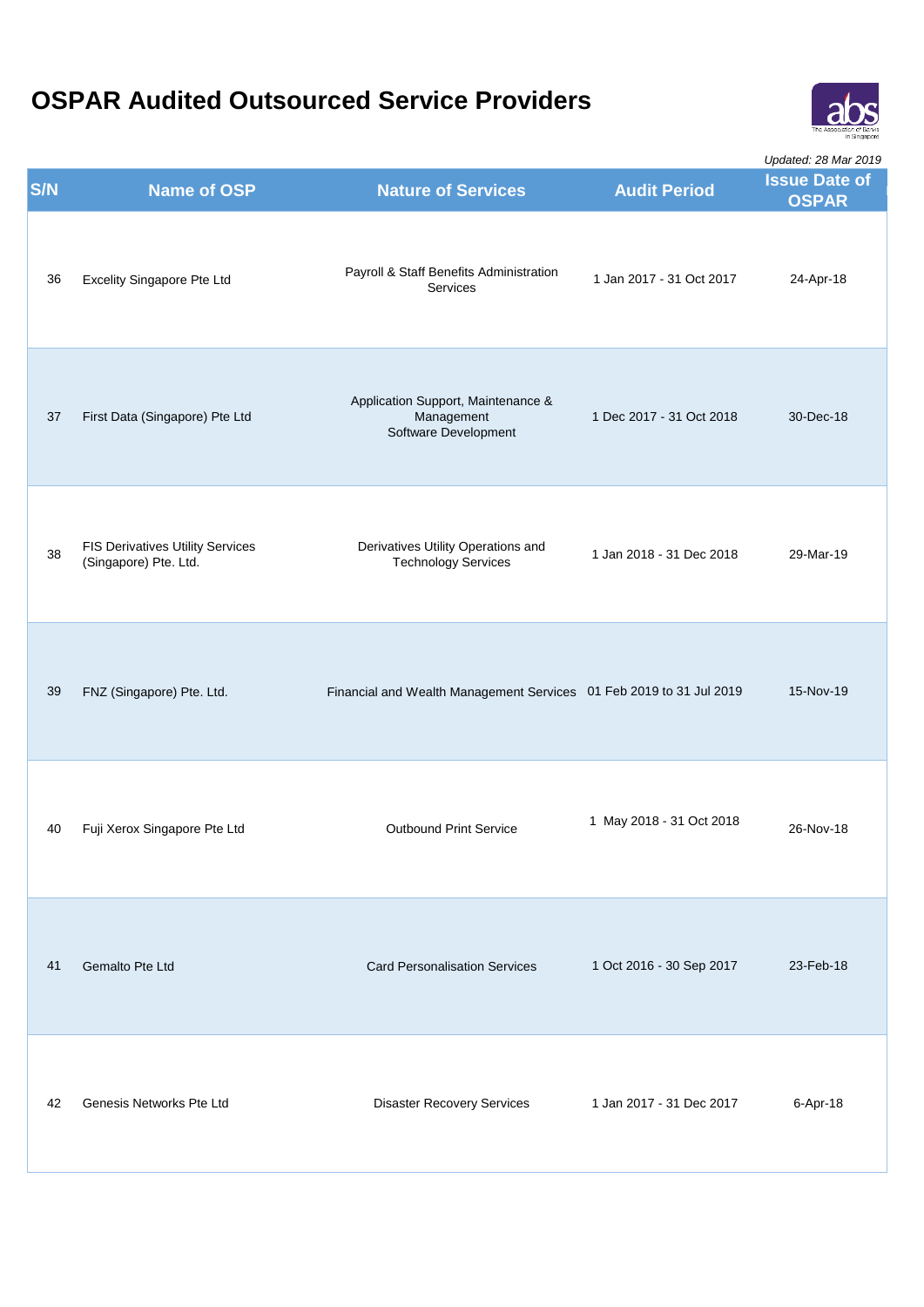

|     |                            |                                                         |                           | Updated: 28 Mar 2019                 |
|-----|----------------------------|---------------------------------------------------------|---------------------------|--------------------------------------|
| S/N | <b>Name of OSP</b>         | <b>Nature of Services</b>                               | <b>Audit Period</b>       | <b>Issue Date of</b><br><b>OSPAR</b> |
| 43  | HCL Singapore Pte Ltd      | Infrastructure services                                 | 1 Jun 2017 to 31 May 2018 | 21-Sep-18                            |
| 44  | Hello Technology Pte Ltd   | <b>SMS Gateway</b>                                      | 1 May 2017 - 30 Apr 2018  | 31-Aug-18                            |
| 45  | Hitachi Vantara Pte. Ltd.  | <b>Cloud Services</b>                                   | 1 Feb 2017 - 28 Feb 2018  | 16-Jul-18                            |
| 46  | IBM Singapore Pte Ltd      | Data Center Support - Power, Cooling,<br>Infrastructure | 1 Jan 2017 - 31 Dec 2017  | 20-Mar-18                            |
| 47  | iHug Consultancy Pte Ltd   | Personal Loan Telemarketing Services                    | 1 July 2017 - 31 Dec 2017 | 19-Mar-18                            |
| 48  | Impetus Conceptus Pte Ltd  | <b>Destruction of Confidential Documents</b>            | 1 July 2017 - 31 Dec 2017 | 9-Mar-18                             |
| 49  | In-Touch Singapore Pte Ltd | <b>Document Printing Services</b>                       | 1 July 2017 - 31 Dec 2018 | 28-Feb-19                            |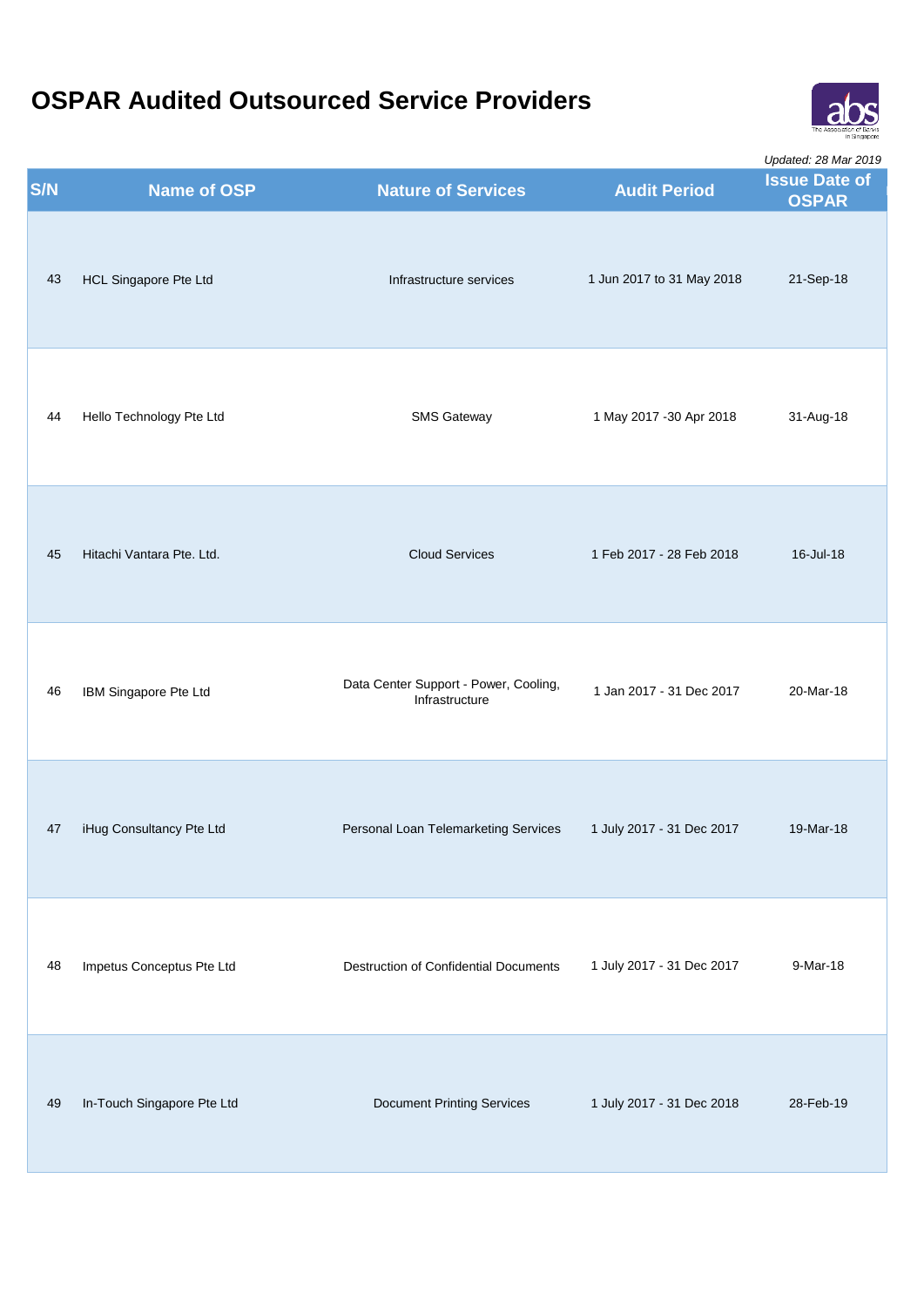

|     |                                     |                                                                                                                                                                                                                     |                           | <i>Updated: 28 Mar 2019</i>          |
|-----|-------------------------------------|---------------------------------------------------------------------------------------------------------------------------------------------------------------------------------------------------------------------|---------------------------|--------------------------------------|
| S/N | <b>Name of OSP</b>                  | <b>Nature of Services</b>                                                                                                                                                                                           | <b>Audit Period</b>       | <b>Issue Date of</b><br><b>OSPAR</b> |
| 50  | IPA Singapore Pte Ltd               | Health Third Party Administration Services                                                                                                                                                                          | 1 Feb 2018 to 31 Jul 2018 | 28-Sep-18                            |
| 51  | <b>IPSOS Pte Ltd</b>                | Market Research Provider                                                                                                                                                                                            | 1 May 2017 - 30 Apr 2018  | 8-Aug-18                             |
| 52  | Keppel DC Singapore 1 Pte Ltd       | Data Center Support - Power, Cooling,<br>Infrastructure                                                                                                                                                             | 1 Nov 2017 - 31 Oct 2018  | 14-Dec-18                            |
| 53  | Keppel DC Singapore 2 Pte Ltd       | Data Center Support - Power, Cooling,<br>Infrastructure                                                                                                                                                             | 1 Nov 2017 - 31 Oct 2018  | 14-Dec-18                            |
| 54  | Keppel DC Singapore 4 Pte Ltd       | Data Center Support - Power, Cooling,<br>Infrastructure                                                                                                                                                             | 1 Nov 2017 - 31 Oct 2018  | 14-Dec-18                            |
| 55  | Medialink Printing Services Pte Ltd | Bank Statements, Mailers & Advices -<br>Printing & Enveloping<br>Inventory Management, Warehousing &<br>Mailing - 2FA token<br>Issuance/Mailing of 2FA tokens<br>Letter Shopping Services<br><b>Email Marketing</b> | 1 Jul 2017 - 30 Jun 2018  | 21-Dec-18                            |
| 56  | Mitsui-Soko (Singapore) Pte Ltd     | Document Management Services                                                                                                                                                                                        | 1 Jun 2017 - 31 May 2018  | 31-Aug-18                            |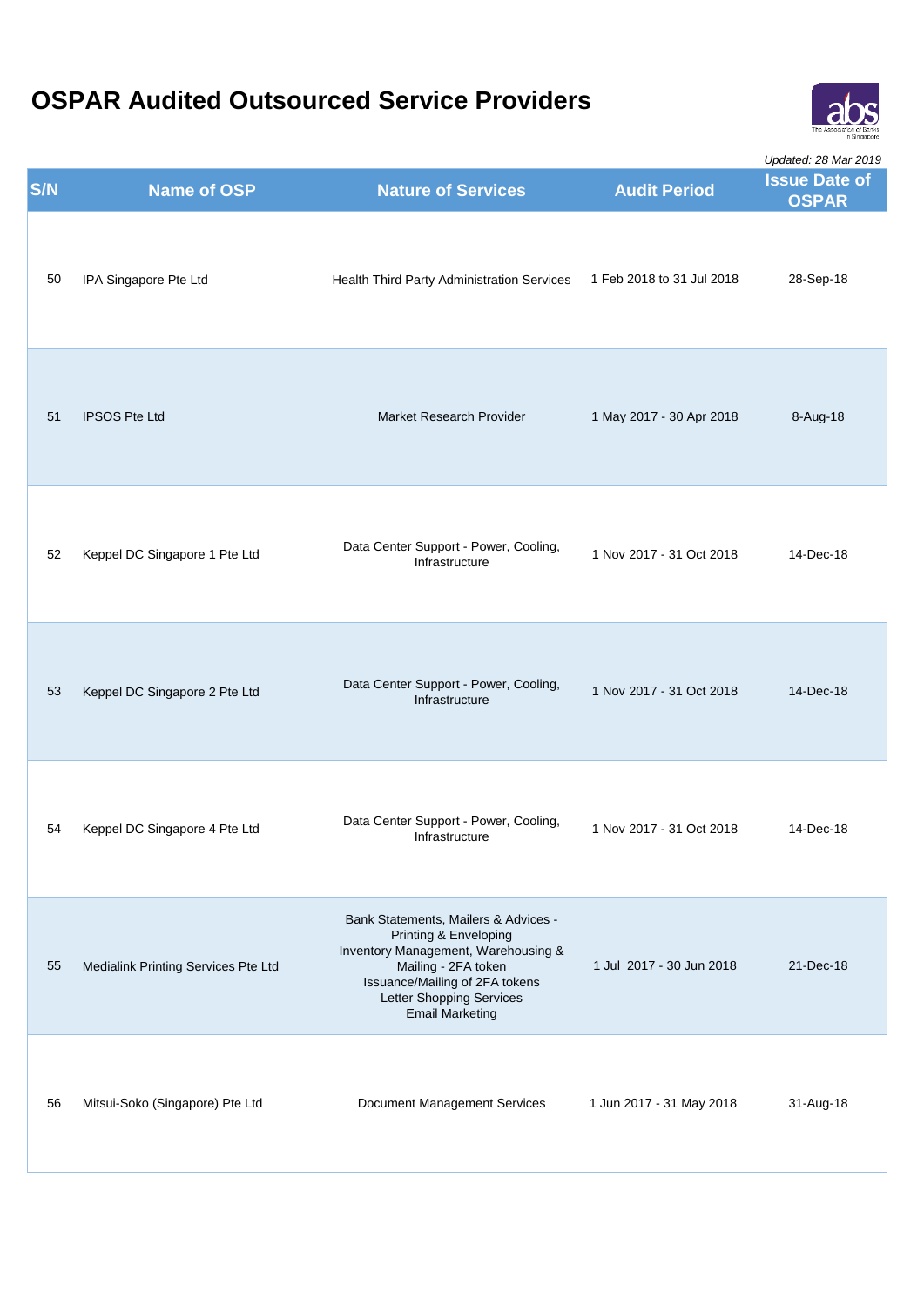

| <b>S/N</b> | <b>Name of OSP</b>                                        | <b>Nature of Services</b>                                                                                                 | <b>Audit Period</b>        | Opualed. Zo Mar ZO 19<br><b>Issue Date of</b><br><b>OSPAR</b> |
|------------|-----------------------------------------------------------|---------------------------------------------------------------------------------------------------------------------------|----------------------------|---------------------------------------------------------------|
| 57         | Mizuho Information & Research Institute<br>Asia Pte. Ltd. | System Development and Maintenance<br>Services                                                                            | 1 May 2017 - 30 April 2018 | 8-Jun-18                                                      |
| 58         | NCR Singapore Pte. Ltd.                                   | Core Banking - BAU Support &<br>Enhancement                                                                               | 1 Dec 2017 - 30 Nov 2018   | 21-Dec-18                                                     |
| 59         | NCS Pte Ltd (Bedok)                                       | Data Center Support - Power, Cooling,<br>Infrastructure<br><b>Business Continuity</b><br><b>Disaster Recovery Support</b> | 1 Dec 2016 - 31 Dec 2017   | 5-Oct-18                                                      |
| 60         | NETS (S'pore) Pte Ltd                                     | <b>Card Personalisation Services</b>                                                                                      | 1 Jul 2017 - 30 Jun 2018   | 18-Oct-18                                                     |
| 61         | Ngai Heng Pte Ltd                                         | Variable Data Printing and Mailing Services 1 Apr 2017 - 30 Sep 2017                                                      |                            | 15-Jan-18                                                     |
| 62         | NTT Singapore Pte Ltd                                     | Data Centre Co-location Service                                                                                           | 01 Oct 2017 - 30 Sep 2018  | 20-Nov-18                                                     |
| 63         | <b>Pinnacle Credit Services Pte Ltd</b>                   | <b>Debt Collection</b>                                                                                                    | 1 Jul 2017 - 30 Jun 2018   | 14-Nov-18                                                     |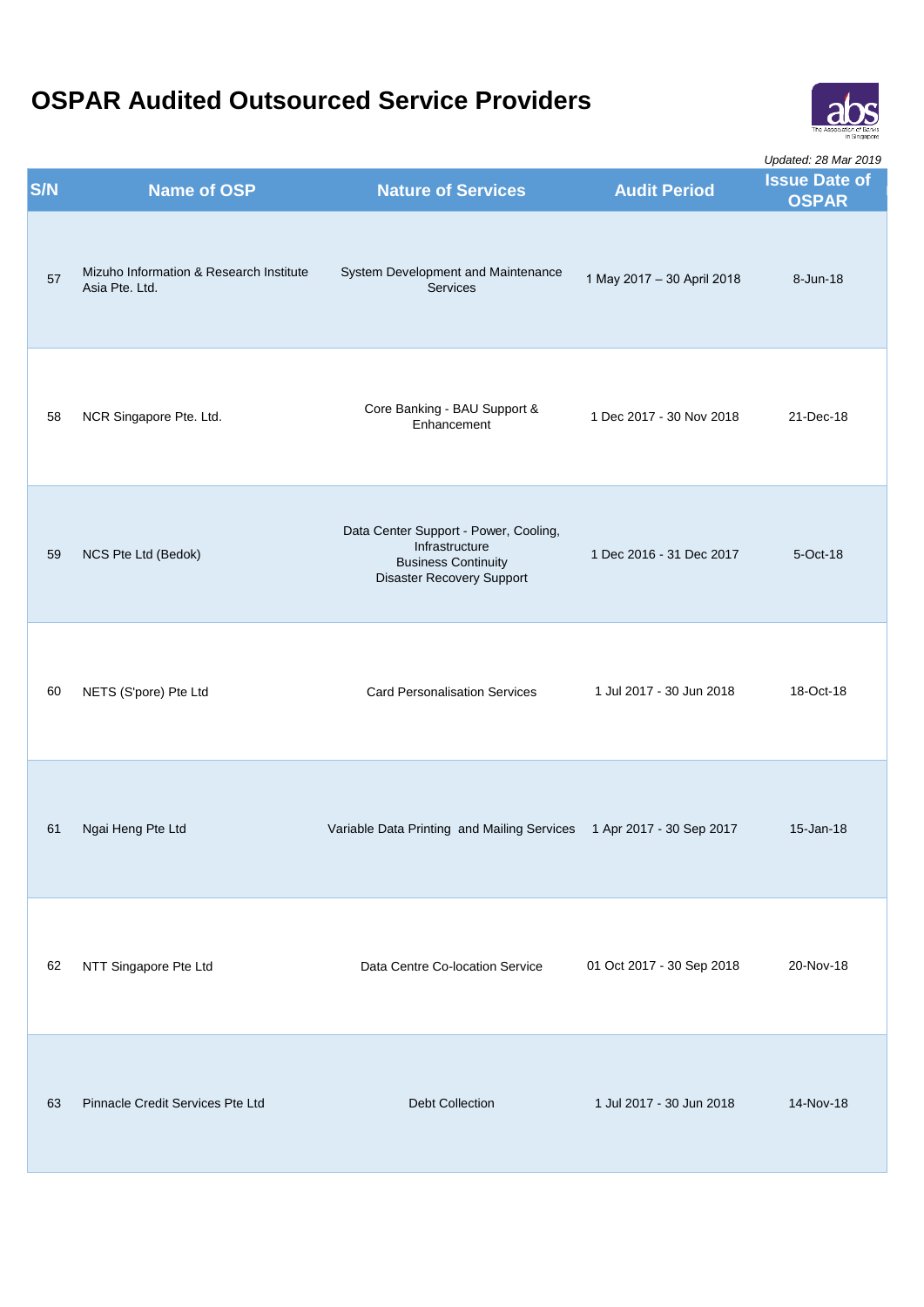

| <b>S/N</b> | <b>Name of OSP</b>                                                                                                      | <b>Nature of Services</b>                                          | <b>Audit Period</b>      | Opualed. Zo Mar ZO 19<br><b>Issue Date of</b><br><b>OSPAR</b> |
|------------|-------------------------------------------------------------------------------------------------------------------------|--------------------------------------------------------------------|--------------------------|---------------------------------------------------------------|
| 64         | PricewaterhouseCoopers CM Services<br>Pte Ltd                                                                           | Payroll and Benefits Processing Services                           | 1 Jan 2017 - 31 Dec 2017 | 29-Mar-18                                                     |
| 65         | PricewaterhouseCoopers Singapore Pte.<br>Ltd                                                                            | <b>Tax Compliance Services</b>                                     | 1 Jan 2018 - 30 Jun 2018 | 14-Dec-18                                                     |
| 66         | Quann Asia Pacific Pte Ltd                                                                                              | Enterprise Wide Surveillance System<br>(EWSS)                      | 1 Oct 2017 - 31 Mar 2018 | 2-May-18                                                      |
| 67         | Qwest Singapore Pte Ltd                                                                                                 | Application hosting, Cloud services &<br>Disaster recovery support | 1 Jan 2017 - 31 Dec 2017 | 9-Apr-18                                                      |
| 68         | Recall Total Information Management Pte<br>Ltd                                                                          | Archival & Records Management                                      | 1 Sep 2017 - 31 Aug 2018 | 18-Oct-18                                                     |
| 69         | Recall Total Information Management Pte<br>Ltd - Pandan Facility (Formerly known as<br>Iron Mountain Singapore Pte Ltd) | Archival & Records Management                                      | 1 Sep 2017 - 31 Aug 2018 | 18-Oct-18                                                     |
| 70         | Reuters Ltd ('Refinitiv')                                                                                               | KYC as a Service                                                   | 1 Jul 2017 - 30 Jun 2018 | 14-Nov-18                                                     |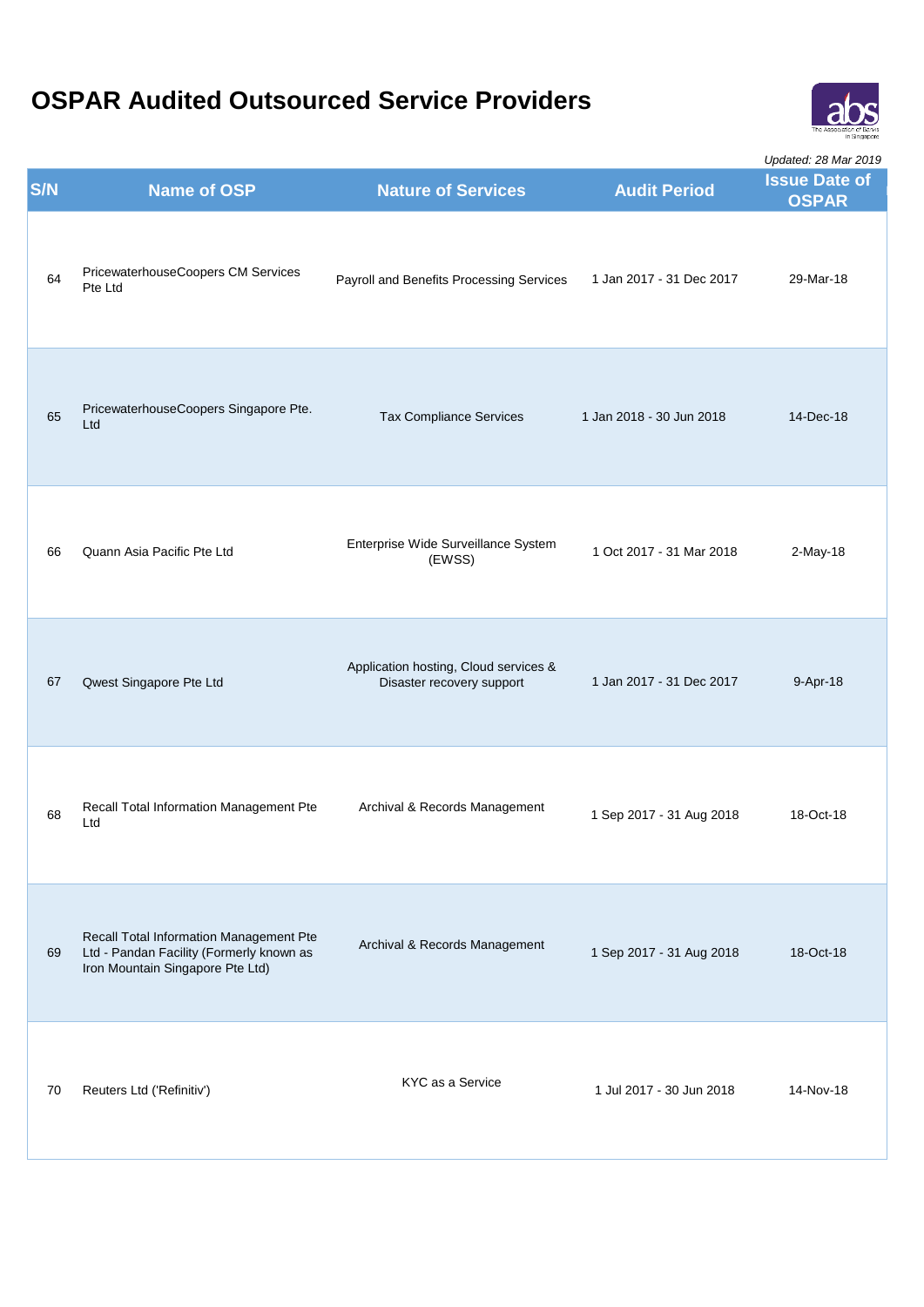

| <b>S/N</b> | <b>Name of OSP</b>                                      | <b>Nature of Services</b>                                                                                                 | <b>Audit Period</b>       | Opualcu. Zo ivial ZOTJ<br><b>Issue Date of</b><br><b>OSPAR</b> |
|------------|---------------------------------------------------------|---------------------------------------------------------------------------------------------------------------------------|---------------------------|----------------------------------------------------------------|
| 71         | Secura Singapore Pte Ltd                                | Cheque Books, Promotion Cheques and<br><b>Account Statements Printing</b>                                                 | 1 Nov 2017 - 30 Jun 2018  | 8-Oct-18                                                       |
| 72         | Shred-It Singapore Pte Ltd                              | Secured destruction of documents                                                                                          | 1 Sep 2016 - 31 Dec 2017  | 4-Jan-18                                                       |
| 73         | Singapore Telecommunications Limited                    | <b>Managed Security Services</b>                                                                                          | 01 Mar 2019 - 31 Aug 2019 | 11-Oct-19                                                      |
| 74         | Singapore Telecommunications Ltd<br>(KCTC 1 and KCTC 2) | Data Center Support - Power, Cooling,<br>Infrastructure<br><b>Business Continuity</b><br>Disaster Recovery Support        | 1 Dec 2016 - 31 Dec 2017  | 5-Oct-18                                                       |
| 75         | Singapore Telecommunications Ltd (DC<br>West)           | Data Center Support - Power, Cooling,<br>Infrastructure<br><b>Business Continuity</b><br><b>Disaster Recovery Support</b> | 1 Jan 2018 - 30 Jun 2018  | 5-Oct-18                                                       |
| 76         | Stone Forest Accountserve Pte Ltd<br>(PayrollServe)     | <b>Payroll Processing Services</b>                                                                                        | 1 Sep 2017 - 31 Aug 2018  | 28-Dec-18                                                      |
| 77         | Stone Forest IT Pte Ltd                                 | Application Support, Maintenance &<br>Management<br><b>Infrastructure Services</b>                                        | 1 Sep 2017 - 31 Aug 2018  | 30-Nov-18                                                      |
| 78         | STT Tai Seng Pte Ltd                                    | Data Center Support - Power, Cooling<br>Infrastructure                                                                    | 1 Mar 2017 - 30 Nov 2017  | 2-Apr-18                                                       |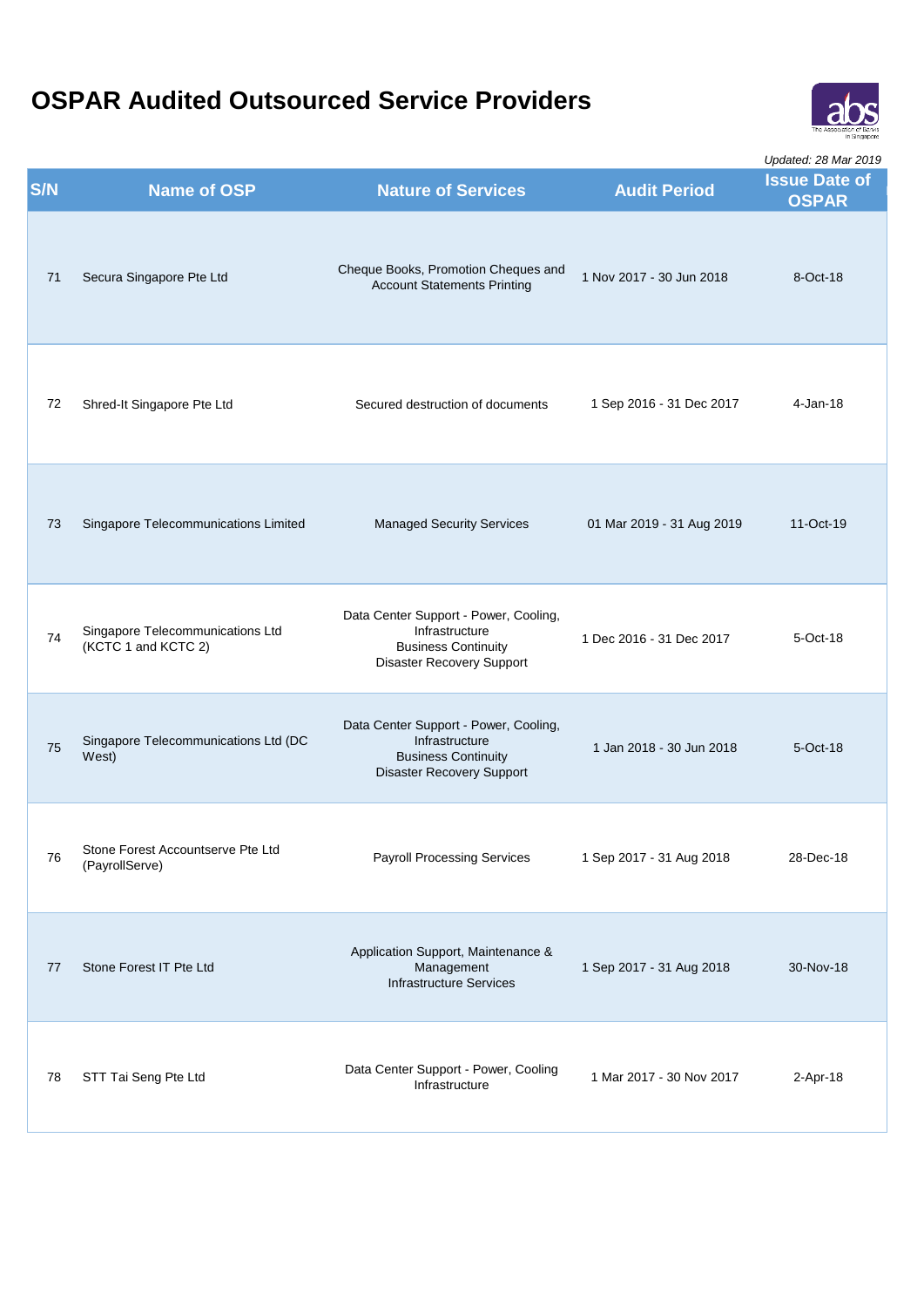

| <b>S/N</b> | <b>Name of OSP</b>                                | <b>Nature of Services</b>                                  | <b>Audit Period</b>        | Opualed. Zo Mar ZO 19<br><b>Issue Date of</b><br><b>OSPAR</b> |
|------------|---------------------------------------------------|------------------------------------------------------------|----------------------------|---------------------------------------------------------------|
| 79         | Strateq (Singapore) Pte Ltd                       | Disaster Recovery and Business Continuity<br>Services      | 1 Mar 2018 to 31 Aug 2018  | 19-Dec-18                                                     |
| 80         | Tata Consultancy Services Asia Pacific<br>Pte Ltd | Managed Services to Banks operating in<br>Singapore        | 1 Jun 2017 - 31 May 2018   | 30-Jul-18                                                     |
| 81         | Tay Paper Recycling Pte Ltd                       | <b>Secure Destruction Services</b>                         | 1 Oct 2018 to 31 Dec 2019  | 6-Mar-19                                                      |
| 82         | Telekomunikasi Indonesia International<br>Pte Ltd | Data Center Support - Power, Cooling<br>Infrastructure     | 1 July 2018 to 31 Dec 2018 | 20-Mar-19                                                     |
| 83         | Telstra Singapore Pte Ltd                         | Data Center Support - Power, Cooling,<br>Infrastructure    | 1 Mar 2019 to 31 Aug 2019  | 20-Sep-19                                                     |
| 84         | Telstra Singapore Pte Ltd                         | <b>Cloud Services</b>                                      | 1 Mar 2019 - 31 Aug 2019   | 20-Sep-19                                                     |
| 85         | The Japan Research Institute, Limited             | Application Support, Maintenance &<br>Management           | 1 Jul 2016 - 30 Jun 2017   | $2-May-18$                                                    |
| 86         | Thomas Carlington & Associates Pte Ltd            | <b>Credit Collection Services</b>                          | 1 Jun 2017 - 31 May 2018   | 27-Sep-18                                                     |
| 87         | TMF Singapore H Pte Ltd                           | Payroll & Staff Benefits Administration<br><b>Services</b> | 1 Dec 2017 - 30 Nov 2018   | 21-Dec-18                                                     |